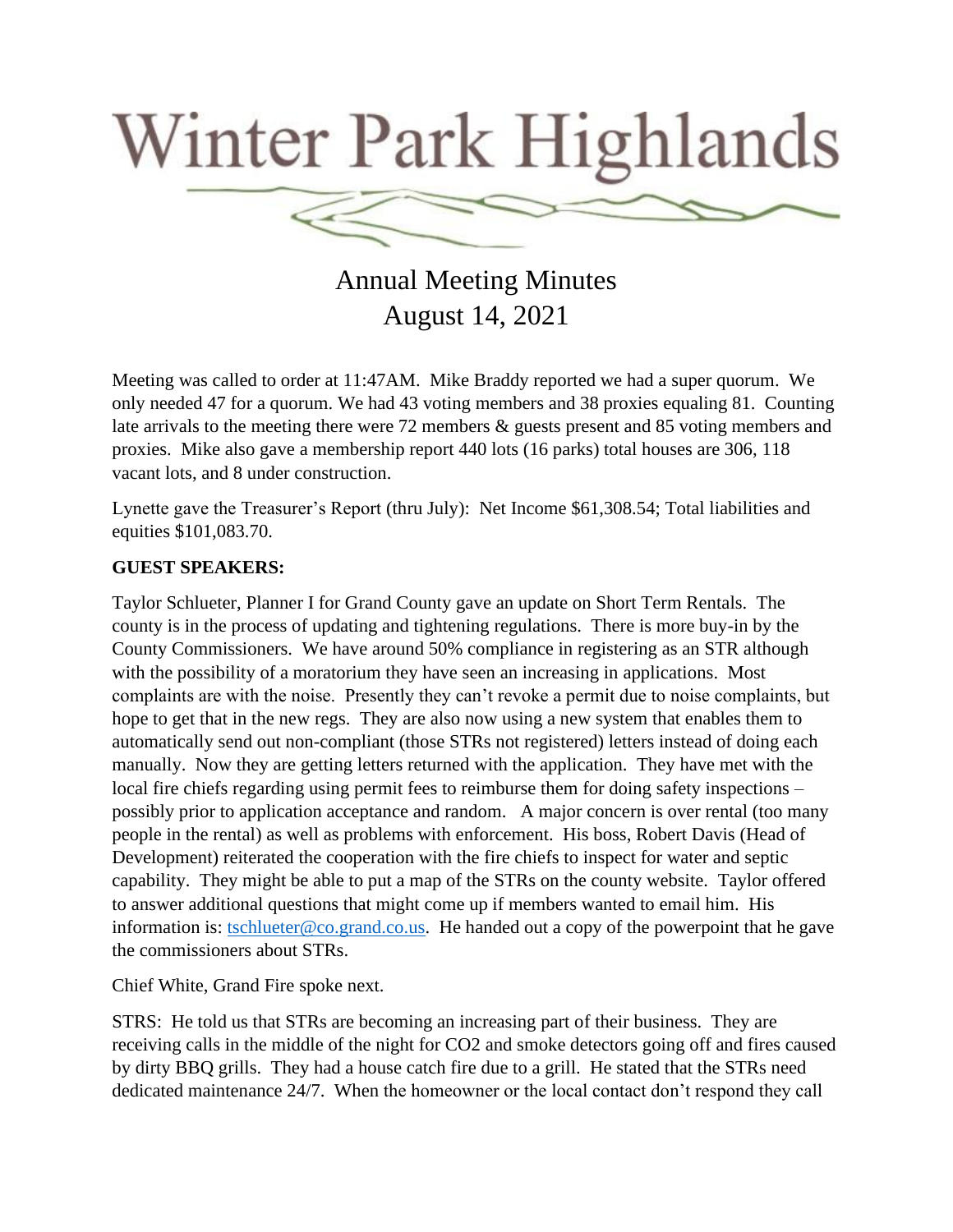911. Upon arriving they check for gas and CO2 problems. They are finding that homeowners are blocking egress windows with additional beds too. He stated that Katherine Trotter of the WP/Fraser Chamber of Commerce is setting up a think tank to address the problems of STRs.

Fuels project: This is the clearing of the right of way in Units 1 and 2. The right of way includes 15 feet on either side of the road. They are clearing the trees for better egress for the residents and entrance for the fire fighters. The fire department will work with individual homeowners who want to keep some individual trees but for the most part they are cutting the right of way; especially any trees that are diseased or leaning. They are cutting ladder fuels as well to try to stop the trees from lighting on fire. He has seen larger fires over the past few years. Mountain Parks will be cutting under powerlines. Some cutting has been completed and they will be having someone come through and chip the slash. He thinks it looks pretty good.

Last Fire Season: We had a very dry spring, and no summer monsoons so it was ripe for fire. One year ago today the Williams Fork Fire started. There is still no official cause. They put \$350,000 worth of aircraft on it within the first few hours and the weather helped keep it in the valleys. He has been talking to our Representatives and Senators a lot regarding fires. The Troublesome started on October 14<sup>th</sup>. Literally every state in the union sent resources to fight the Williams Fork and Troublesome fires. We had 250 fire fighters from here working with 400 from our region. And this year we are sending our resources to other states to assist in their fires.

We are still having fire restrictions because the federal resources are stretched so thinly this year. We plan accordingly with other available resources. Our fire fighters are closer to home in the Dakotas instead of California or Oregon.

Bureau of Land Management: Bob Colosimo spoke on behalf of Brandon Voegtle. He intended to attend, but was called away. The BLM has previously assisted us with cistern funding but now is more interested with fire prevention; especially right of way and chimneys. We have had a great relationship with the BLM.

## **ACCOMPLISHMENTS:**

- 1. Trash Enclosure: We now have 8 cubic foot dumpsters instead of the 6CF and hope that they will work well during high usage times.
- 2. Cistern #3: A 30,000 gallon cistern has been installed at the end of Rainbow Lane at a cost of \$106,000. Mike thanked Grand Fire for filling the cistern saving us a great deal of money. Mike and Fire Chief White will drive around to see if another cistern would be needed and possible placement. We applied for a \$50,000 grant from the BLM and were originally granted \$10,000. We just received an email awarding us another \$10,000. We hope to be awarded the rest of the grant later. If anyone has skill in grant writing we could sure use your help.
- 3. Granby Ranch passes: Terry Heckmsster worked with GR for members to get a 50% discount for the passes to use their trails during the summer.
- 1. On going fire mitigation: Right of way work: this has already been discussed if you have more questions please contact Mike Hagerty. We are working with the County Commissioners regarding lack of regulations to force residents to do fire mitigation.